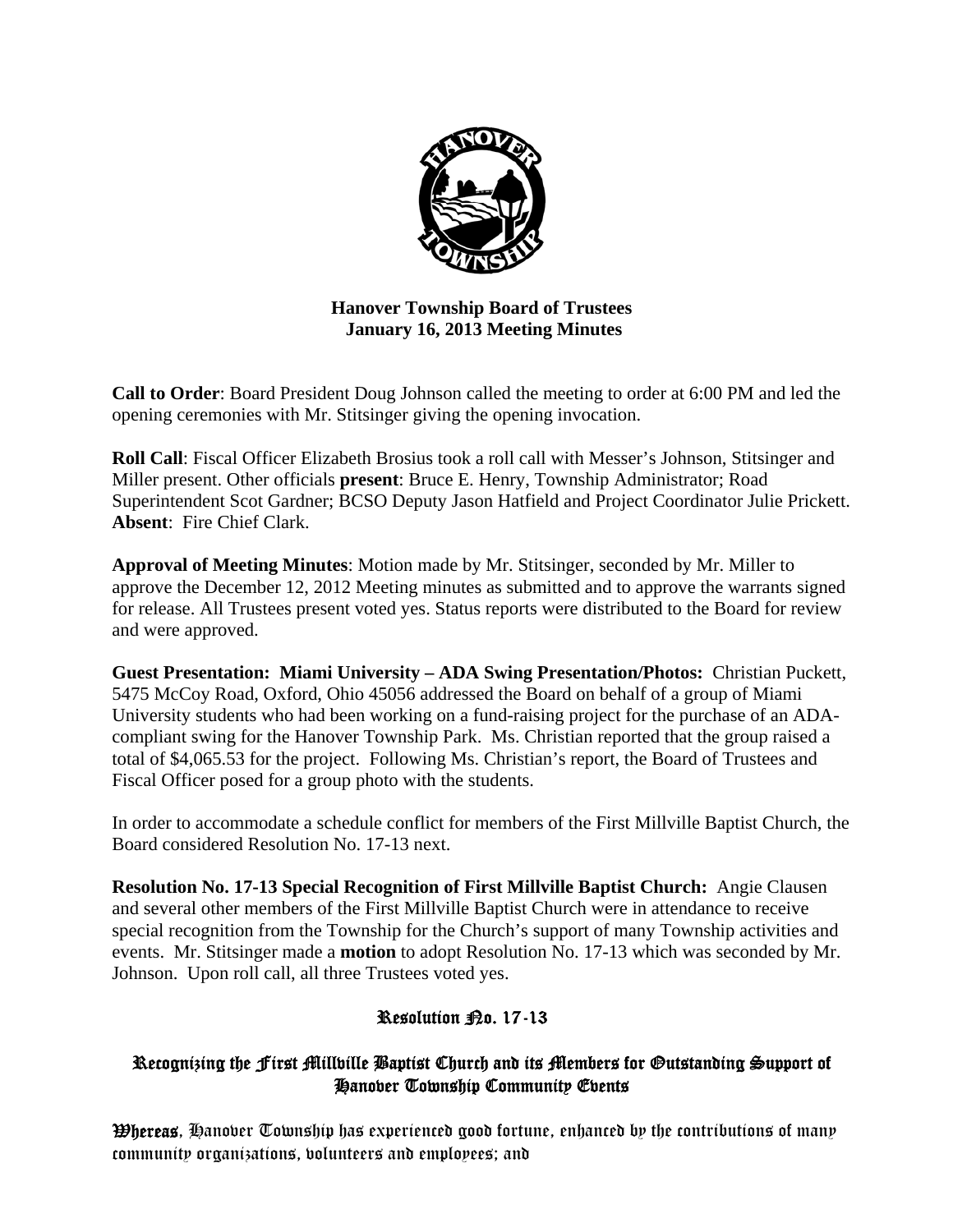**Whereas,** Hanover Township has been very fortunate to have community support for the annual Kids Fest, Car Show, Haunted Harvest and Veterans Day Ceremony/luncheon; and

Whereas, The First Millville Baptist Church and its members have supported Hanover Township events for several years through donations and volunteer service efforts; and

Whereas, through the exceptional support of the First Millville Baptist and its members, Hanover Township special events have been extremely successful and residents of the community have been well served; and

Whereas, it is appropriate at this time to recognize the generous support and volunteer contributions made by the members of the First Millville Baptist Church;

# Be it resolved by the Board of Township Trustees of Hanover Township Butler County, Ohio

Section I. That on behalf of Hanover Township residents and officials, the First Millville Baptist Church and its members are hereby commended and recognized for their efforts for supporting the community and helping Hanover Township with its mission of "Growing Toward the Future".

Section II. That the Board of Trustees, Fiscal Officer, and staff express their deepest appreciation to the First Millville Baptist Church and its members.

The foregoing resolution was adopted in an open public meeting and is a reflection of the official action taken by the Board of Trustees of Hanover Township Butler County, Ohio on the 16th day of January 2013.

### Board of Trustees

President Pice President President Member

Fred J. Stitsinger Larry Miller Douglas L. Johnson

Attest and Authenticate:

Elizabeth A. Brosius

A framed copy of the resolution was presented to the Church and a Certificate of Appreciation was awarded to Angie Clausen.

### **Reorganization of the Board of Trustees – Election of Board Officers**

**Resolution No. 01-13:** (**Adjourn Sinc & Die)** *Be it resolved:* 

Mr. Stitsinger made a **motion** that the Board adjourn Sine & Die with a second by Mr. Miller. Upon roll call, Mr. Stitsinger: yes, Mr. Johnson: yes, and Mr. Miller: yes. *The meeting was turned over to the Fiscal Officer, Elizabeth A. Brosius*. The Fiscal Officer called for nominations for Officers of the Board. Nominations were made as follows:

### **Resolution No. 02-13: (Open Nominations for President)** *Be it Resolved:*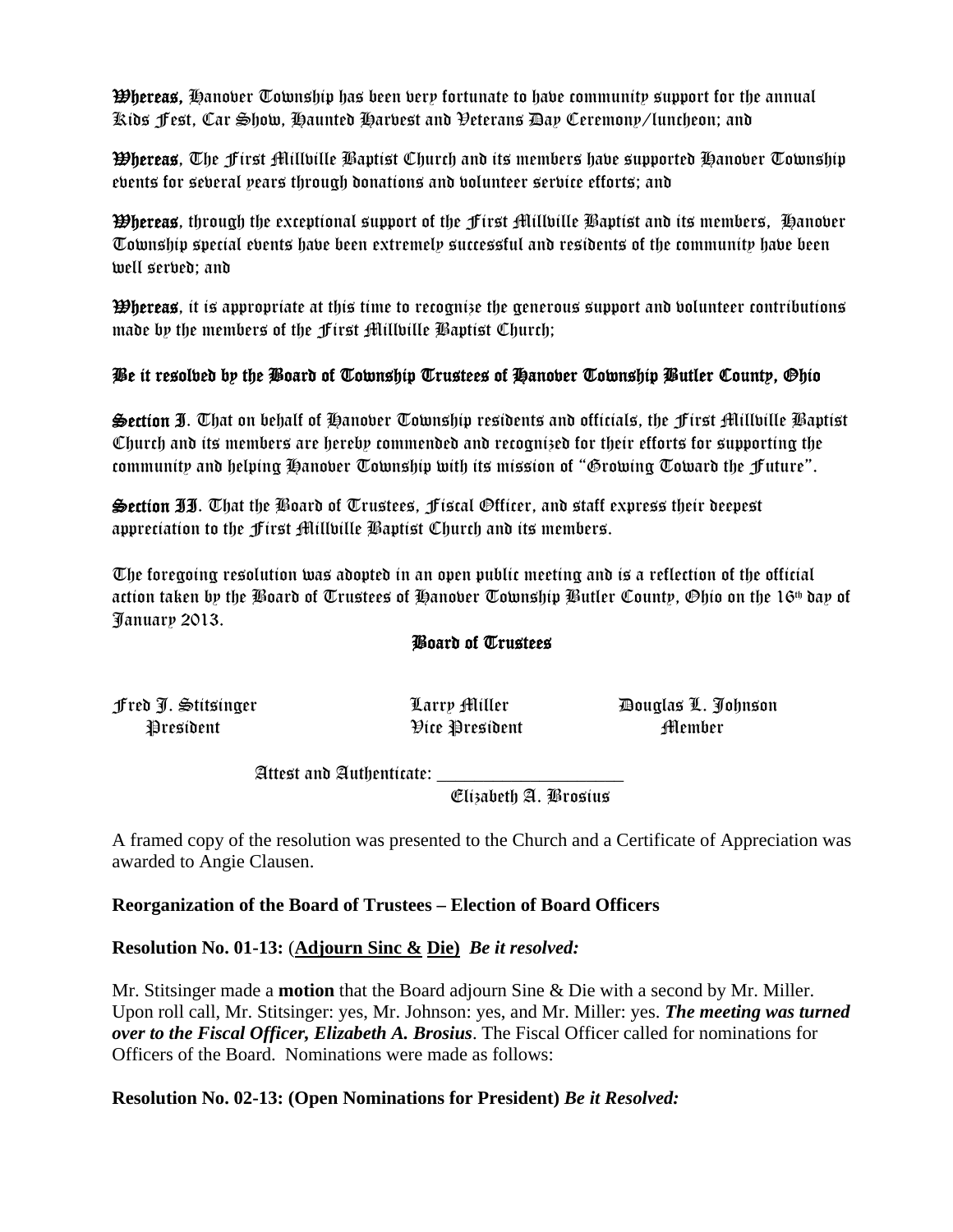Mr. Miller nominated Mr. Fred Stitsinger for President, seconded by Mr. Johnson. Nominations for President were closed with a **motion** by Mr. Johnson and seconded by Mr. Miller. Mr. Johnson, Mr. Stitsinger and Mr. Miller voted yes. Mr. Stitsinger was elected Board President.

### **Resolution No. 03-13 (Open Nominations for Vice President)** *Be it Resolved:*

 Mr. Stitsinger nominated Mr. Larry Miller for Vice President, seconded by Mr. Johnson. Nominations were moved to be closed by Mr. Johnson, seconded by Mr. Stitsinger. Upon roll call, all members voted yes. Mr. Miller was elected Vice President of the Board.

### **Resolution No. 04-13 (Out of Sine & Die)** *Be it Resolved:*

Mr. Johnson made a **motion** with Mr. Miller seconding for the Board to move out of Sine & Die and resume the regular meeting with Mr. Stitsinger presiding. Upon roll call, Mr. Johnson, Mr. Stitsinger, and Mr. Miller voted yes.

**Citizen Participation:** None of the citizens present had any comments or issues to present to the Board.

### **Administration Reports**

*Law Enforcement*: Deputy Hatfield gave the following report for the month of December 2012:

# **Butler County Sheriff's Office District #6 Hanover Township Contract Cars Monthly Report for December 2012**

| <b>Activity Area</b><br><b>Month Totals</b> |      |
|---------------------------------------------|------|
| Dispatched Calls: 135                       | 1709 |
| Felony Reports: 2<br>$\bullet$              | 57   |
| Misdemeanor Reports: 14<br>$\bullet$        | 158  |
| Non-Injury Crash: 08                        | 78   |
| Injury Crash: 5                             | 61   |
| <b>Total Reports: 29</b>                    | 346  |
| Assists/Back Up: 46<br>$\bullet$            | 603  |
| Felony Arrests: 3                           | 23   |
| Misdemeanor Arrests: 08                     | 78   |
| <b>OMVI</b> Arrests: 3<br>$\bullet$         | 21   |
| <b>Total Arrests: 14</b>                    | 122  |
| Traffic Stops: 41                           | 489  |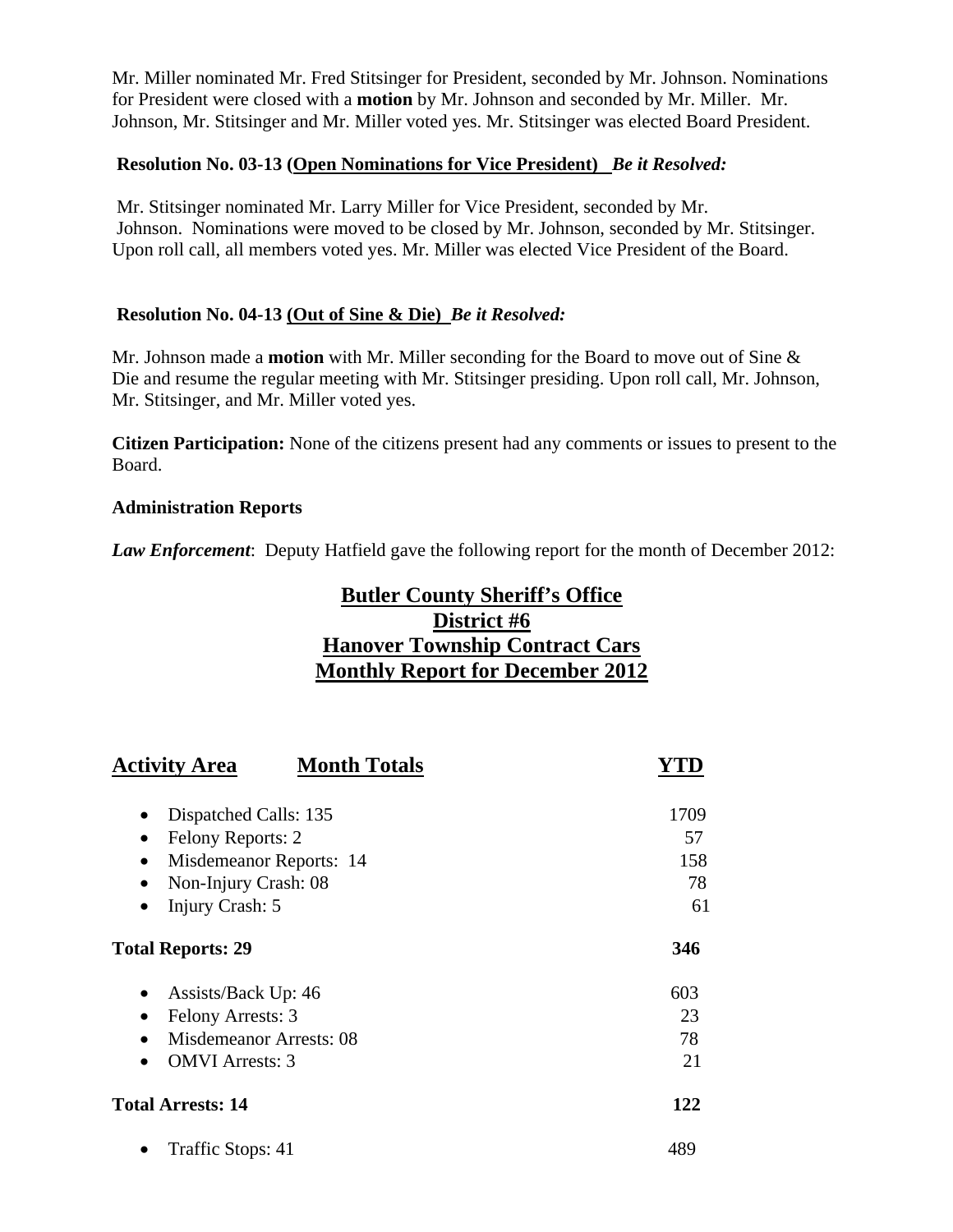| • Moving Citations: 18   | 273    |
|--------------------------|--------|
| • Warning Citations: 23  | 218    |
| FI Cards: 0              | 00     |
| Civil Papers Served: 1   | 02     |
| • Business Alarms: 5     | 60     |
| • Residential Alarms: 15 | 171    |
| Special Details: 2       | 19     |
| COPS Times: 7430 (Min.)  | 79,315 |
| • Vacation Checks: 40    | 458    |
|                          |        |

\*\*\*\*\*\*\*\*\*\*\*\*\*\*\*\*\*\*\*\*\*\*\*\*\*\*\*\*\*\*\*\*\*\*\*\*\*\*\*\*\*\*\*\*\*\*\*\*\*\*\*\*\*\*\*\*\*\*\*\*\*\*\*\*\*\*\*\*\*\*\*\*\*

Reporting Deputies: T. Lentz and J. Hatfield/ Report prepared by HT Administration

Special Note: Deputy Hatfield was on vacation December 25-31.

*Fire/EMS*: Mr. Henry presented the following written report for the month of December 2012:

### **Hanover Township Fire Department Monthly Report for December 2012 (Presented in January 2013)**

Run and detail activity for the Fire and EMS operations are reflected in the following numbers:

| <b>Total for 2011</b><br>Total for 2010         | 719<br>748                                       |
|-------------------------------------------------|--------------------------------------------------|
| (YTD 2011: 719 Runs/Ops)                        | (December 2011: 54 Runs/Operations)              |
| <b>Total Year to Date</b>                       | <b>693 Runs/Operations</b>                       |
| Total for the month:                            | <b>101 Runs/Operations</b><br>(67 Fire/EMS Runs) |
| Other                                           | 00                                               |
| <b>Knox Box Details</b>                         | 00                                               |
| Air & Light Truck Call Out:                     | 02                                               |
| Fire Inspections:                               | 32                                               |
| Fire Runs:                                      | 07                                               |
| <b>Motor Vehicle Accidents:</b>                 | 06                                               |
| <b>Emergency Medical Operations/Squad Runs:</b> | 54                                               |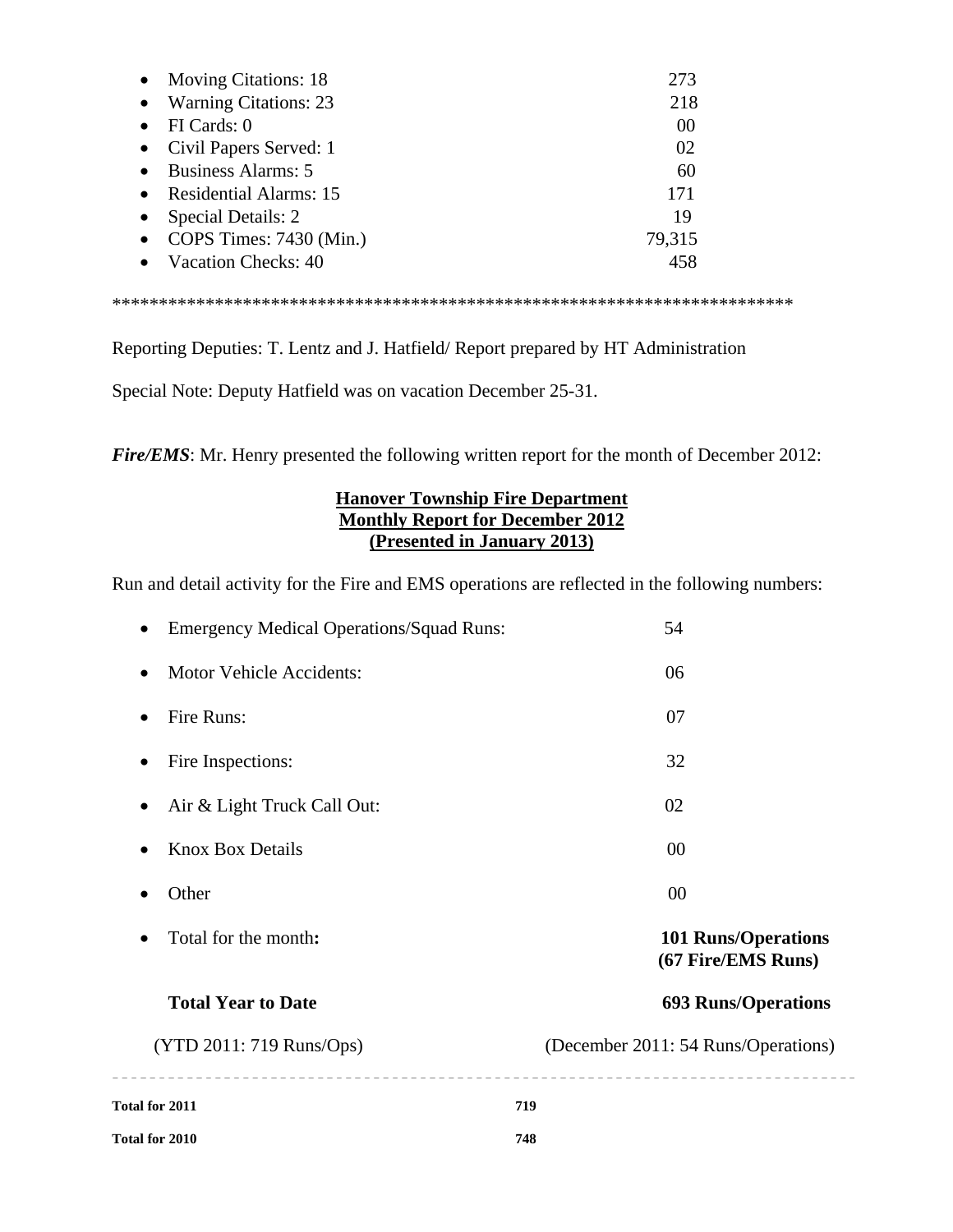| Total for 2009             | 676   |
|----------------------------|-------|
| Total for 2008:            | 669   |
| Total for 2007:            | 717   |
| Total for 2006:            | 505   |
| (Six Year Yearly Average): | (672) |

 **Phil Clark, Fire Chief** 

*Road/Cemetery*: Mr. Gardner presented the following report for the month of December 2012:

#### **SUPERINTENDENT'S REPORTS (January 16, 2013)**

Millville Cemetery Operations Report December 1 through December 31, 2012

| 1 Graves sold to Township residents-----------------------\$                           | 0.00      |
|----------------------------------------------------------------------------------------|-----------|
| 0 Graves sold to nonresidents---------------------------------\$                       | 0.00      |
|                                                                                        | 0.00      |
|                                                                                        | 9,100.00* |
|                                                                                        | 0.00      |
|                                                                                        | 0.00      |
| Foundation and Marker installation fees------------------\$                            | 585.60    |
|                                                                                        | 9,685.60  |
| *9 @ regular fee of $$900 = $8100.00$ ; 1 @ regular fee of $$900 + 1$ hour OT = \$1000 |           |

#### **Road, Streets and Park (Scot Gardner)**

- 1. Replaced lights in Park sign.
- 2. Picked up a deer carcass on Ross Hanover Road.
- 3. Performed crack sealing on Nichols Road, dead-end of Morman Road, and the Millville Cemetery.
- 4. Picked up paneling dumped on Stahlheber Road.
- 5. Cut up a tree at the Millville Cemetery.
- 6. Replaced spotlight bulbs on rear of the Firehouse with help from Mark Badin and the ladder truck.
- 7. Replaced the door entry light on rear of Firehouse.
- 8. Replaced under porch lights on the Community Center.
- 9. Replaced broken light fixtures on Community Center sign.
- 10. Picked up a mattress and box springs on Nichols Road.
- 11. Cut up dead trees hanging out in the road along MetroPark's on Hogue Road.
- 12. Cleaned out a fence row on the corner of Lanes Mill and Nichols for better visibility.
- 13. Performed ice and snow control on December 21, 22, 26, 27, 29, 30 and 31.
- 14. Performed monthly park, truck and storm water inspections.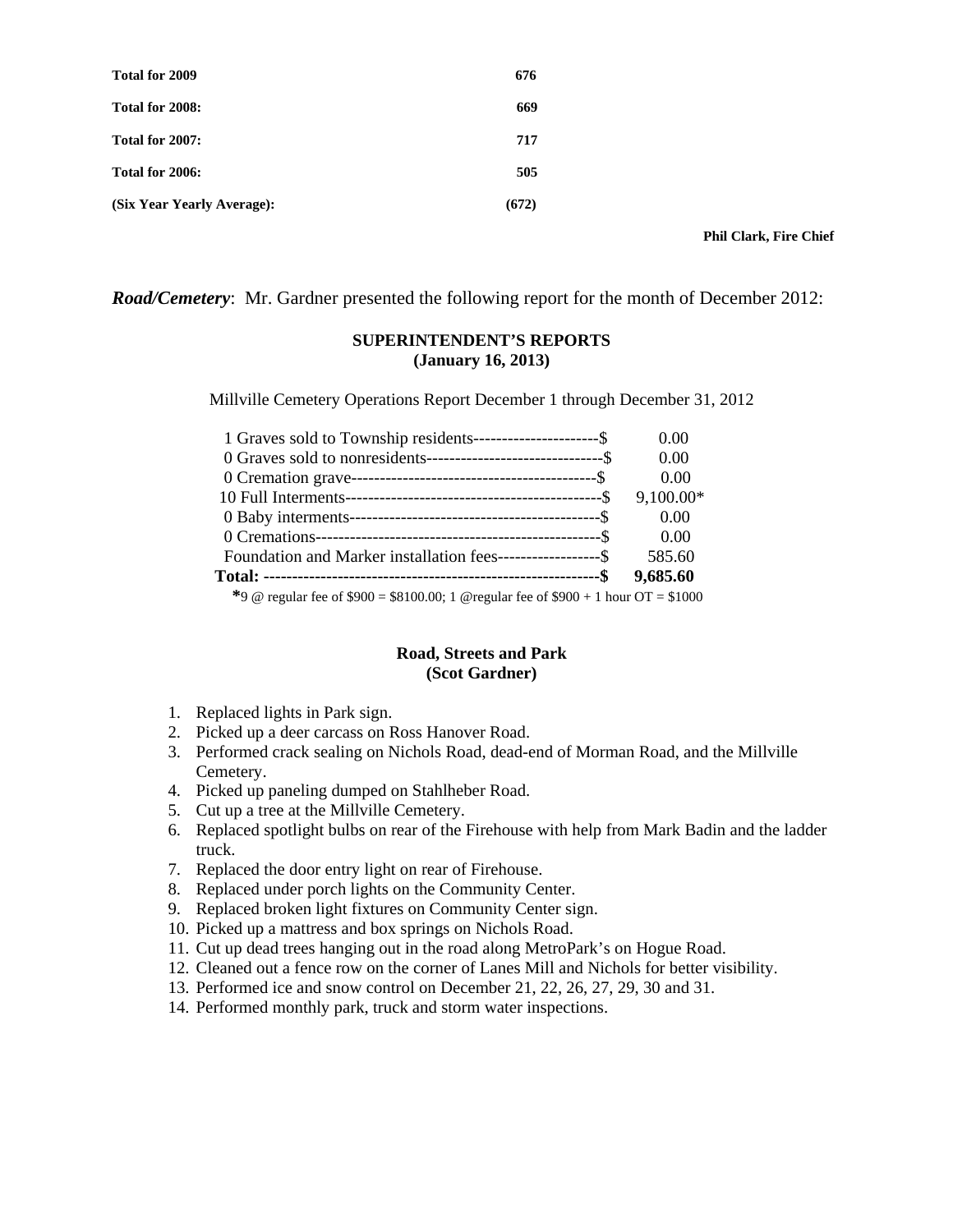# **Administrator December 2012 Summary Report (Presented January 2013)**

- **Property Acquisition**: Continued worked on the purchase of 19.5 acres and the structuring of an agreement with Eaton Farm LLC. Reviewed key legal questions with the Prosecutor's Office and awaiting contract from them. Also examined various forms of financing to acquire acreage for the Park.
- Land Use: Coordinated flow of information regarding recommended zone changes from the County. Fielded calls from Bill Mense in opposition to the side yard parking of trailers. Land Use Committee of the Township supported the proposal. Presented question to the Board of Trustees as the matter is up for review the first week of January 2013.
- **Fire Department**: With the Chief, continued to receive comments and suggestions for SOPs and updates for policy consideration.
- **Board and Financial Reports**: Obtained data from the Fiscal Officer and prepared Township funds analysis for the monthly Board meeting. Prepared Trustee packets. Prepared numerous contracts and permits for facility rentals.
- **Park**: Pursuant to the Miami University suggestion, developed and executed agreements for David A. Williams and Associates for the purchase and installation of a designated Handicap Swing area in the Park.
- **Park Restroom Damage**: Received insurance compensatory damage check. Awaiting grant response and final contractor estimates.
- **Recognition of Township Volunteers and Employees**: On behalf of the Board, planned and set up Township Holiday function for December 15, 2013.
- **Capital Equipment**: Presented updated financial information to the Board for large capital equipment purchases.
- **Newsletter**: The Township Newsletter was taken to the publisher and mailed out to residents the second week of December
- **Snow Emergency Regulations**: As per statutory provisions, the Township Snow Emergency regulations were published in the newspaper, on the Ohio Public Notice Website, Township Website and 6 conspicuous public places in the Township.
- **EMAC Deployment**: Worked with the State EMA to submit forms and documentation necessary to receive EMA reimbursement for assistance from the Township.
- **Canon Documentation**: Worked on forms and documentation for annual report required to be filed with the US Army in reference to the Park Canons placed at the Veterans memorial.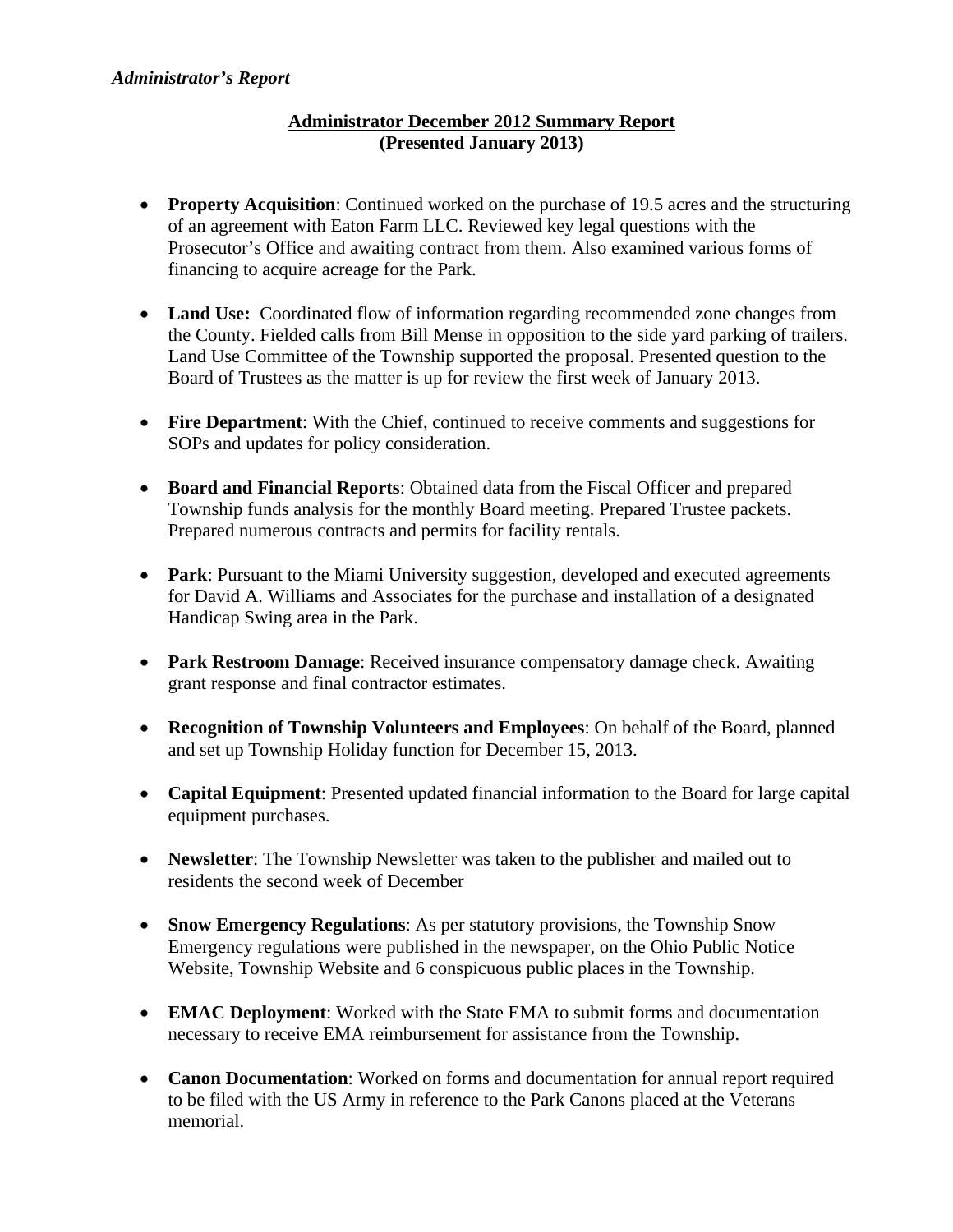# **Personnel Actions**:

Mr. Henry explained that in addition to the Federal Minimum Wage requirements, Hanover Township is subject to the minimum wage standard set by the State of Ohio. Effective January 1, 2013 Ohio set forth a higher minimum wage of \$7.85 per hour. As a result, the compensation plans for the Fire and Road Departments must be adjusted accordingly. For entry level positions in road and cemetery operations as well as for the "trainee" position in the Fire Department the new lowest rate should be set at \$7.85.

**Motion** by Larry Miller, seconded by Doug Johnson, was made to amend all Hanover Township Classification and Pay Plans to adjust the minimum wage to \$7.85 and authorize the Township Administrator to adjust the plans accordingly with an effective date of January 1, 2013. Upon a roll call vote, all three Trustees voted yes.

Mr. Henry also reported that in working with the Fire Chief, action will be taken to reduce or terminate employment of members of the Fire Department who fail to meet minimum participation standards. As this process unfolds, names of members to be terminated will be journalized for documentation purposes through approval of the Administrator's Report. For this meeting, Mr. Henry requested the Board approve a position of Auxiliary Volunteer who supports or sometimes participates in Fire Department activities but does not go on runs to receive compensation. After some discussion, Larry Miller made **a motion**, which was seconded by Doug Johnson, that effective immediately *Debbie Lacey, Utah Bailey, Elliott Rose and Dennis Glen are assigned to Auxiliary Volunteer status*. Upon roll call, all three Trustees voted yes.

Mr. Henry explained that in February, after receiving notice, inactive members will be entered into the record as resigning or terminated.

# **Other:**

Emergency aid was requested through Butler County EMA and Ohio EMA for assistance during Hurricane Sandy as per our resolution of cooperation and documents filed with the State. Hanover Township had one representative available, sent in November. Expenses approved for reimbursement by the State total \$3,702.00, check to be received in the next few weeks.

# **Of Note- Budget Information**

Fines from tickets in 2012 totaled \$4,417.52 Rentals/facilities in 2012 totaled \$8,030.00 Local Government Distribution: \$154,899.91

Also included with the Administrator's Report were revenue and expenditure reports and an updated report of General Fund Revenue and Expenditures from FY 2001 through 2012. Mr. Henry noted that the County Auditor's projections for property tax evaluations were off and will result in a greater decrease of revenues than originally projected. In regard to revenues in 2013, the Township will be impacted by a 7.2% reduction in property values negatively affecting the General Fund and Fire Levy. Mr. Henry stated that with revenues declining and past savings/cost reductions, the Township will be able to deliver the planned services without cuts through 2013 but 2014 may be a leaner budget year.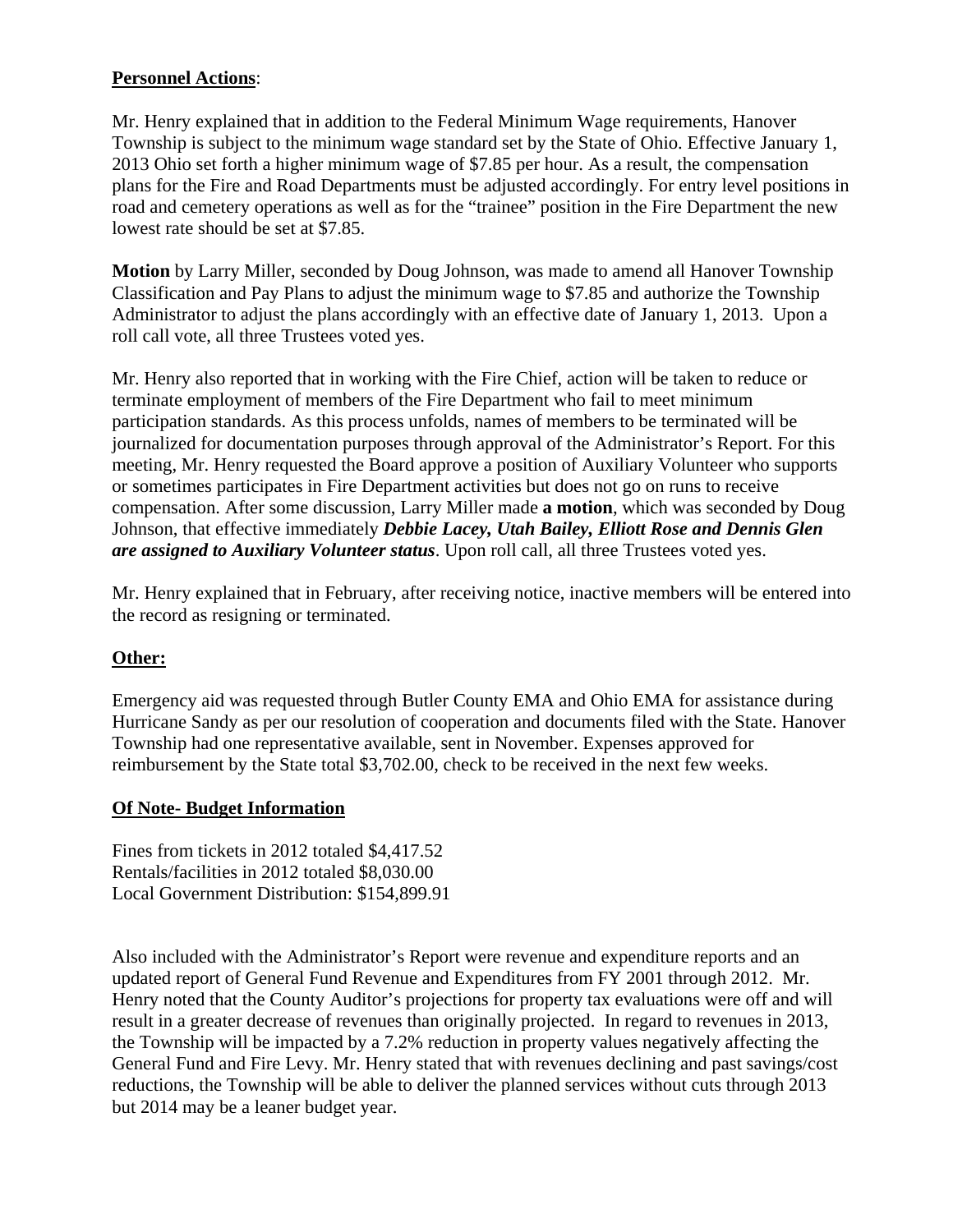### **Old Business**

*Road Program 2013/Final Submission:* Mr. Henry reported that last month the Township received the estimates for the work suggested by the Township for the 2013 Road retrace and Pavement Program. Included were pricing options for Chip Seal and Micro Fiber as well as paving. Generally for all road-related expenses and personnel, the Township expends between \$500,000.00 and \$600,000 annually. In 2012, preliminary figures indicate the Township received approximately \$583,744.00 in revenue and expended approximately \$576,184.00. For the BCEO contracts, the Township has tried to stay below \$325,000.00 for contract and some years that figure has been lower. Due to the economic uncertainty and shrinking revenues, Mr. Henry recommended the Township commit to no more than \$300,000.00 for 2013. Mr. Henry also recommended shopping the options when the final contract numbers are determined; however, he recommended the Township stay below the \$300,000.00 regardless.

Mr. Henry provided the Trustees the BCEO estimates. He explained one suggestion would be to place Brunner Road and Shank Road on the final list for Chip Seal and Micro Fiber, eliminating the paving option. The paving for these two roads totals \$83,751.01. Mr. Henry noted the Township's position needed to be approved and given to BCEO by February 1, 2013.

The Board discussed several options and determined to proceed with chip seal and micro fiber for Shank Road (US 27 to dead end), for Brunner Road (Stahlheber to dead end), and for Cochran Road (SR 129 to Reily Millville). Stahlheber Road (SR 129 to Reily Township line) would receive chip seal only and Vizedom Road would receive base repair work only. In 2014, Stahlheber and Vizedom could be paved. Mr. Stitsinger made a **motion** to adopt Resolution No. 18-13 which was seconded by Mr. Miller. Upon roll call, all three Trustees voted yes.

### **Resolution No. 18-13**

### **Approving the 2013 Revised Resurfacing Program and Estimates for Hanover Township**

*Whereas*, Hanover Township works with the County Engineer's Office annually to cooperate with the county in the paving/road program; and

*Whereas*, the Township Trustees desire to participate in the 2013 Paving, Repair and Retrace Program with estimates provided by the County Engineer and new advice/information presented by the BCEO in February; and

*Whereas*, an attachment has been prepared labeled "Attachment-Resolution No. 18-13 which reflects the roads, special projects and related estimates approved by the Board of Trustees;

### *Be it resolved by the Board of Township Trustees of Hanover Township Butler County, Ohio*

**Section I.** Resolution No. 18-13 is hereby approved authorizing the participation of Hanover Township in the 2013 Resurfacing and Repair Program through the Butler County Engineer's Office.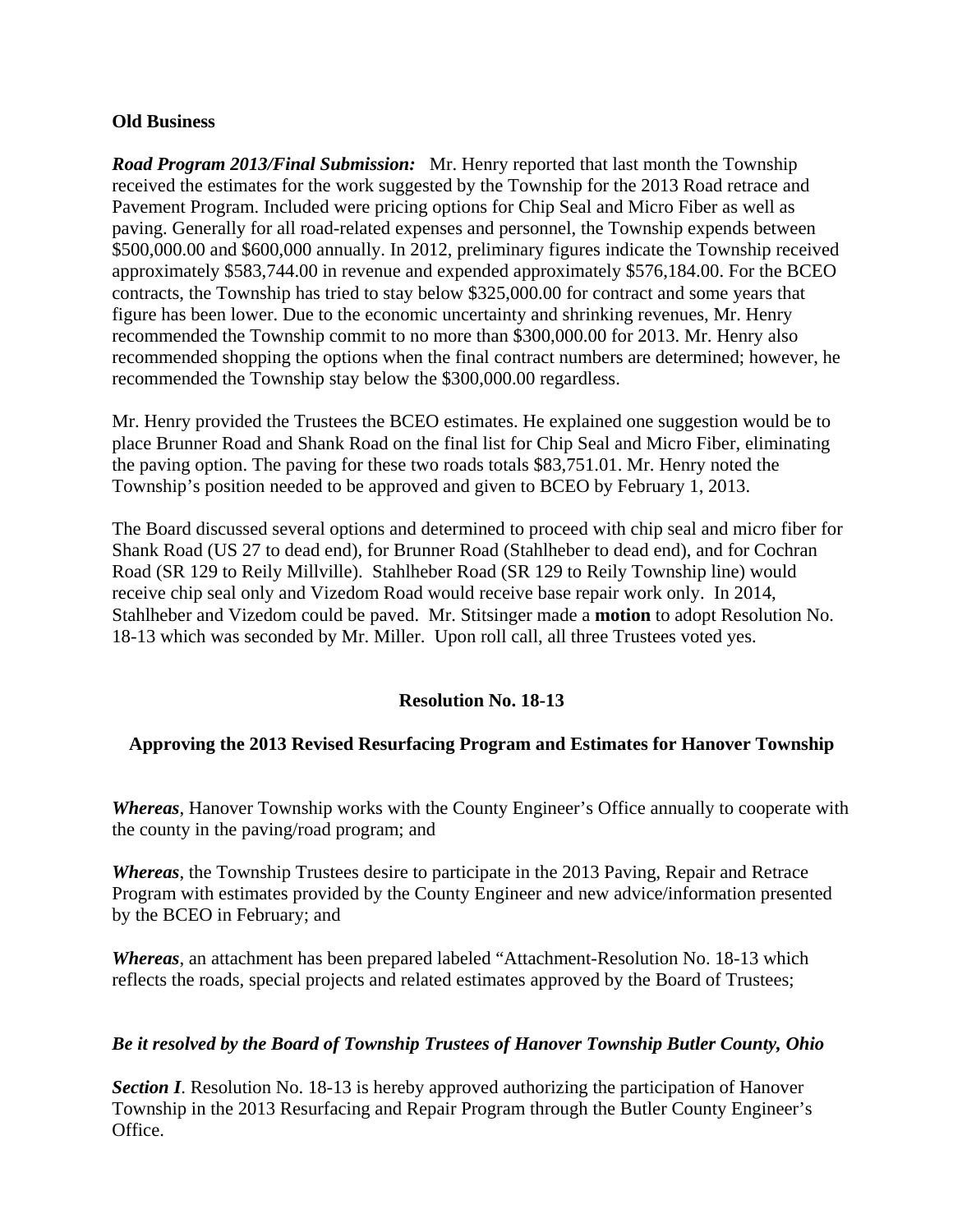**Section II.** That the roads and estimates approved by the township are set forth in the attachment labeled "Attachment Resolution No. 18-13.

*Section III.* That this Resolution and attachment are to be delivered to the Butler County Engineer's Office as soon as possible.

The foregoing resolution was adopted in an open public meeting and is a reflection of the official action taken by the Board of Trustees of Hanover Township Butler County, Ohio on the  $16<sup>th</sup>$  day of January 2013.

| <b>Board of Trustees</b> | Vote | <b>Attest and Authentication:</b> |
|--------------------------|------|-----------------------------------|
| Fred J. Stitsinger       |      |                                   |
| Larry Miller             |      | Elizabeth A. Brosius              |
| Douglas L. Johnson       |      | <b>Fiscal Officer/Clerk</b>       |

*Group Retrospective Rating Notice BWC*: Mr. Henry reported the township received notice form the Bureau of Workers' Compensation that it had been accepted into the Group Retrospective Rating Program for 2013. Mr. Henry stated that participating in this program should reduce the Township's workers' compensation costs.

*Other Old Business:* There was no Other Old Business to be reported.

### **New Business**

### **Resolution No. 05-13 (EMA Representative)**: *Be it Resolved*:

Moved by Mr. Stitsinger, seconded by Mr. Johnson, to approve the appointment of Mr. Larry Miller to the Butler County Emergency Management Agency Advisory Council for calendar year 2013. Upon roll call, all three Trustees voted yes.

#### **Resolution No. 06-13 (Township Meetings):** *Be it Resolved*:

Moved by Mr. Johnson, seconded by Mr. Miller, to approve Resolution No.06-13 designating the regular monthly Hanover Township meetings to be held on the second Wednesday of each month to start at 6:00 P.M. with exception in January 2013 and approve Township Special Events in accordance with the attached schedule. Upon roll call, all three Trustees voted yes.

### **Resolution No.07-13 (Payments to Employees):** *Be it Resolved*:

Moved by Mr. Miller, seconded by Mr. Johnson, to pay Township employees on a bi-weekly basis (excludes Fire Department). Upon roll call, all three Trustees voted yes.

### **Resolution No. 08-13 (Blanket Certificates):** *Be it Resolved*:

Moved by Mr. Stitsinger, seconded by Mr. Miller, to allow the Fiscal Officer to open blanket certificates at \$5000.00 each to provide for ongoing Township expenditures in 2013. Upon roll call, all three Trustees voted yes.

### **Resolution No. 09-13 (Purchase Orders):** *Be it Resolved*:

Moved by Mr. Miller, seconded by Mr. Johnson, to allow the Fiscal Officer to open Purchase Orders for Township expenditures in 2013. Upon roll call, all three Trustees voted yes.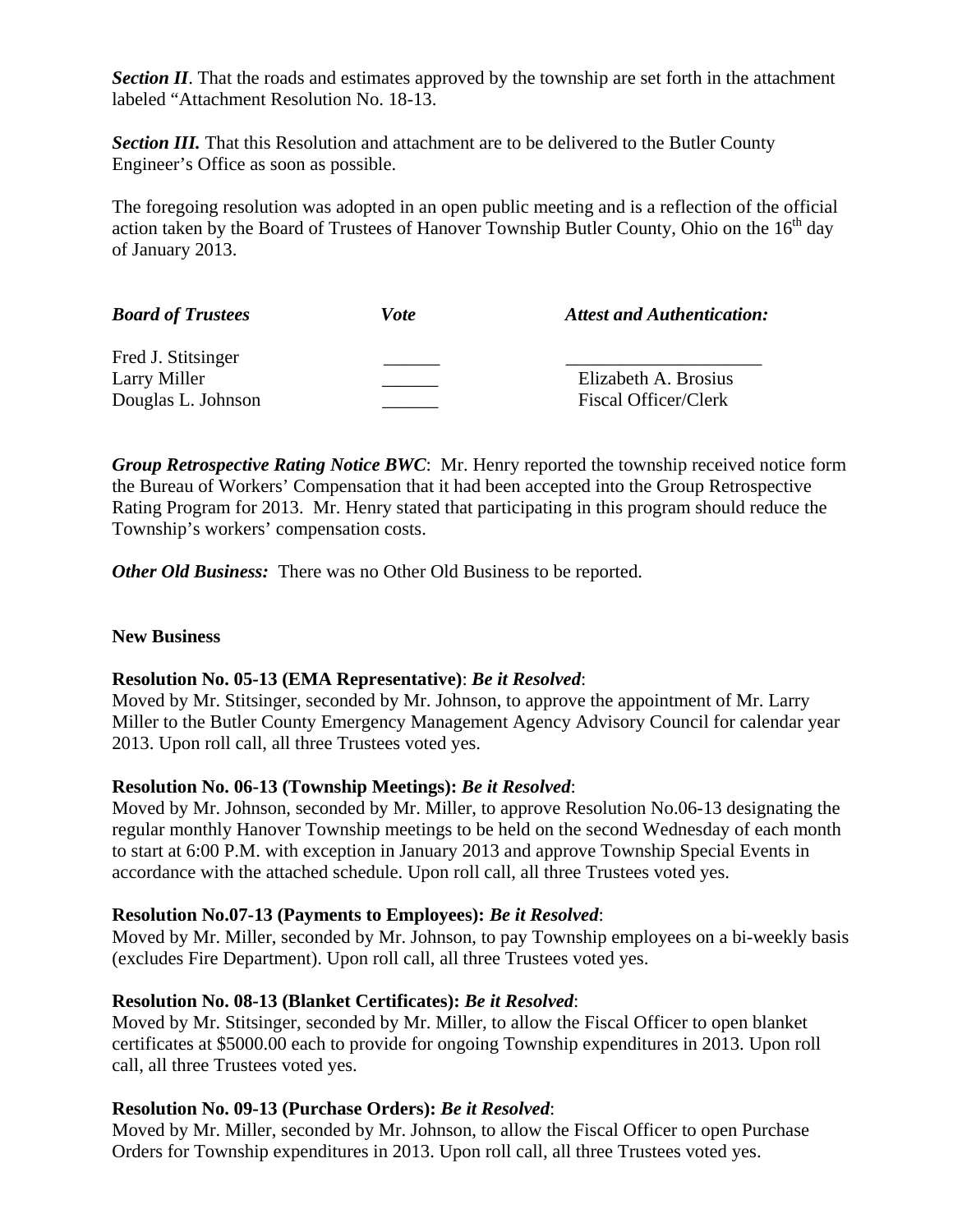# **Resolution No. 10-13 (Supplemental Expenditures):** *Be it Resolved*:

Moved by Mr. Johnson, seconded by Mr. Miller, to authorize the Fiscal Officer to move and/or transfer money as needed through supplemental expenditures throughout 2013 to cover Township expenditures. Upon roll call, all three Trustees voted yes.

### **Resolution No. 11-13 (Records Commission Committee):** *Be it Resolved***:**

Moved by Mr. Miller, seconded by Mr. Johnson, to establish a Records Commission Committee consisting of the Fiscal Officer (Elizabeth A. Brosius) and the Board President. Upon roll call, all three Trustees voted yes.

### **Resolution No. 12-13 (Mutual Aid Contract for Four Mile Creek):** *Be it Resolved*:

Moved by Mr. Miller, seconded by Mr. Johnson, to approve a mutual aid contract with Milford Township and authorize payment in 2013 to Milford Township totaling \$400.00. Upon roll call, all three Trustees voted yes.

### **Resolution No. 13-13 (Transfer of Funds and Balances**): *Be it Resolved*:

Moved by Mr. Miller, seconded by Mr. Johnson, to authorize the Fiscal Officer to transfer funds among line items within major Funds, not affecting total fund balances, to make required expenditures within proper accounting requirements. Upon roll call, all three Trustees voted yes.

### **Resolution No. 14-13 Volunteer Firefighter Dependents Fund Board Appointments:** Mr.

Henry explained it was an annual requirement to appoint members to a Volunteer Firefighter Dependents Fund Board and certify the names of the members to the State Fire Marshal. After some discussion, Mr. Miller made a **motion** to adopt Resolution No. 14-13 which was seconded by Mr. Johnson. Upon roll call, all three Trustees voted yes.

# **Resolution No. 14-13**

# **Complying With ORC Sections 146.03 and 146.04 in Regard to the Volunteer Fire Fighter's Dependent Fund Board Elections and Certification of Form**

*Whereas*, Hanover Township has maintained a Fire Department consisting of volunteer fire fighters as defined under Ohio law; and

*Whereas*, annually a Volunteer Fire Fighter Board must be duly elected and certified to the State Fire Marshal, whose members serve a one year term commencing January 1, 2013 through December 31, 2013; and

*Whereas*, the Board consists of five members: two selected by the Board of Trustees, two selected by the Fire Department and one selected by the other four; and

# *Be it resolved by the Board of Township Trustees of Hanover Township Butler County, Ohio*

**Section I**. That the Board of Trustees elects Douglas L. Johnson and Elizabeth A. Brosius.

*Section II*. That the Fire Department has elected Pat Miller and Laura Weber.

**Section III.** Recognize that the four previously selected members elect Jeff Buddo to serve as the fifth board member.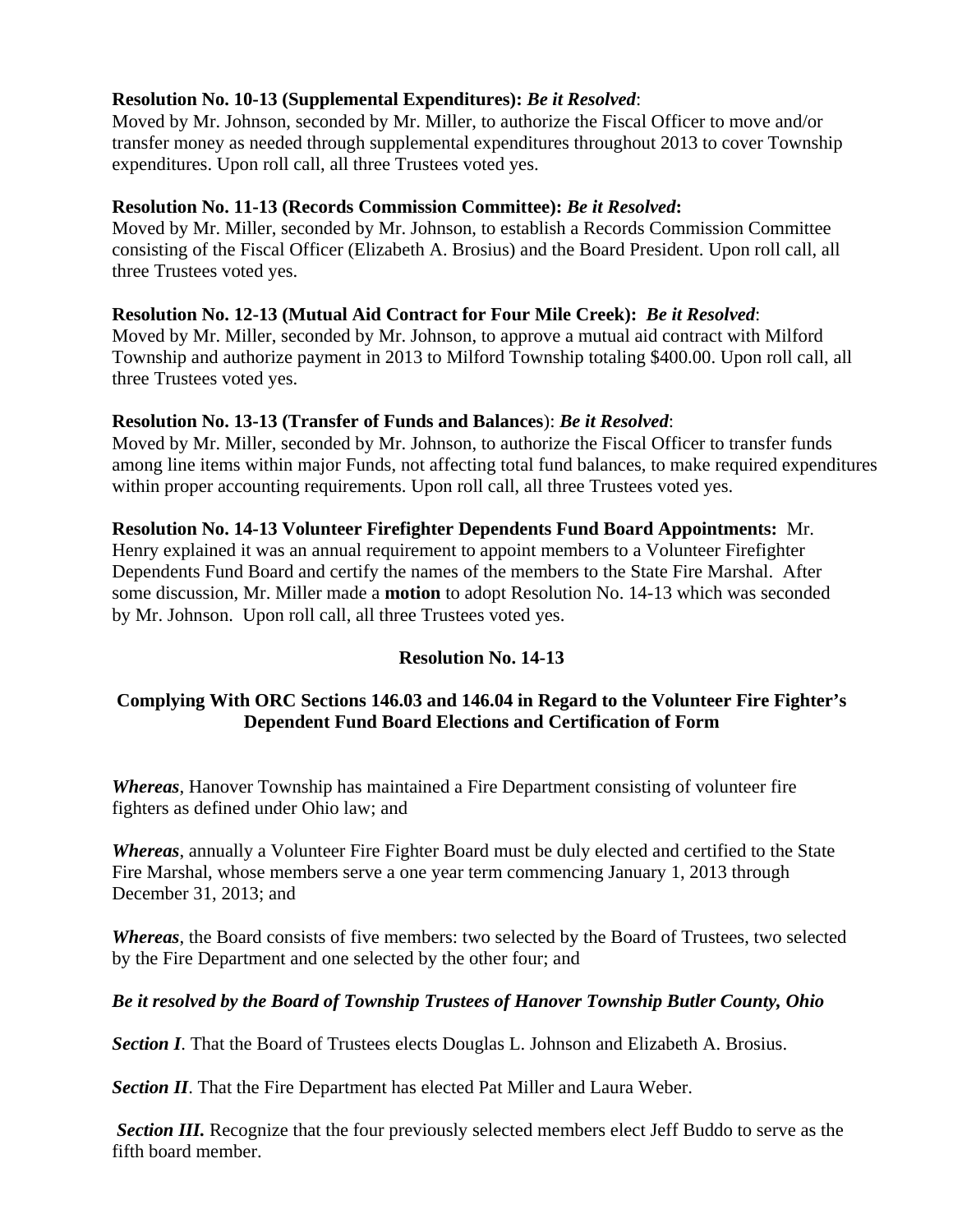The foregoing resolution was adopted in an open public meeting and is a reflection of the official action taken by the Board of Trustees of Hanover Township Butler County, Ohio on the  $16<sup>th</sup>$  day of January 2013.

| <b>Board of Trustees</b> | Vote | Attest:                     |
|--------------------------|------|-----------------------------|
| Fred J. Stitsinger       |      |                             |
| Larry Miller             |      | Elizabeth A. Brosius        |
| Douglas L. Johnson       |      | <b>Fiscal Officer/Clerk</b> |

.

\*The Board then noted the designation of Doug Johnson as the Chairperson and Elizabeth Brosius as the Secretary of the Volunteer Fire Fighter Dependent Fund Board.

*Resolution No. 15-13 Cooperative Purchasing Program:* Mr. Henry explained that the Township must annually request to participate in the State's Cooperative Purchasing Program. After some discussion, Mr. Miller made a **motion** to adopt Resolution No. 15-13 which was seconded by Mr. Johnson. Upon roll call, all three Trustees voted yes.

# **Resolution No. 15-13**

### **Authorizing Hanover Township's Continued Annual Participation in the State of Ohio Cooperative Purchasing Program (Ohio Revised Code 125.04)**

*Whereas,* Ohio's Cooperative Purchasing Act (AM. Sub. H.B. No. 100 Eff. March 6,1986) provides the opportunity for local governmental jurisdictions to participate to participate in contracts distributed by the State of Ohio (DAS) for the purchase of supplies, services, equipment and certain materials; and

*Whereas*, Hanover Township has been an active participant in the program in achieving tax dollar savings and efficiencies and wishes to continue participation; and

### *Be it resolved by the Board of Township Trustees of Hanover Township Butler County, Ohio*

**Section I**. That Hanover Township requests participation in state contracts in which the Department of Administrative Services, Office of State Purchasing has entered into and the Office of Cooperative Purchasing has distributed for the purchase of supplies, services, equipment and certain other materials pursuant to Ohio Revised Code Section 124.04.

**Section II**. That Hanover Township, through its designated officials, is hereby authorized to participate and agrees to be bound by all contract terms and conditions as the Department of Administrative Services, Office of Cooperative Purchasing, prescribes including payment of reasonable contract participation fees. Further, Hanover Township does hereby agree not to misuse such contracts or make disclosures related thereto for the purpose of avoiding the requirements of Section 125.04 of the Ohio Revised Code.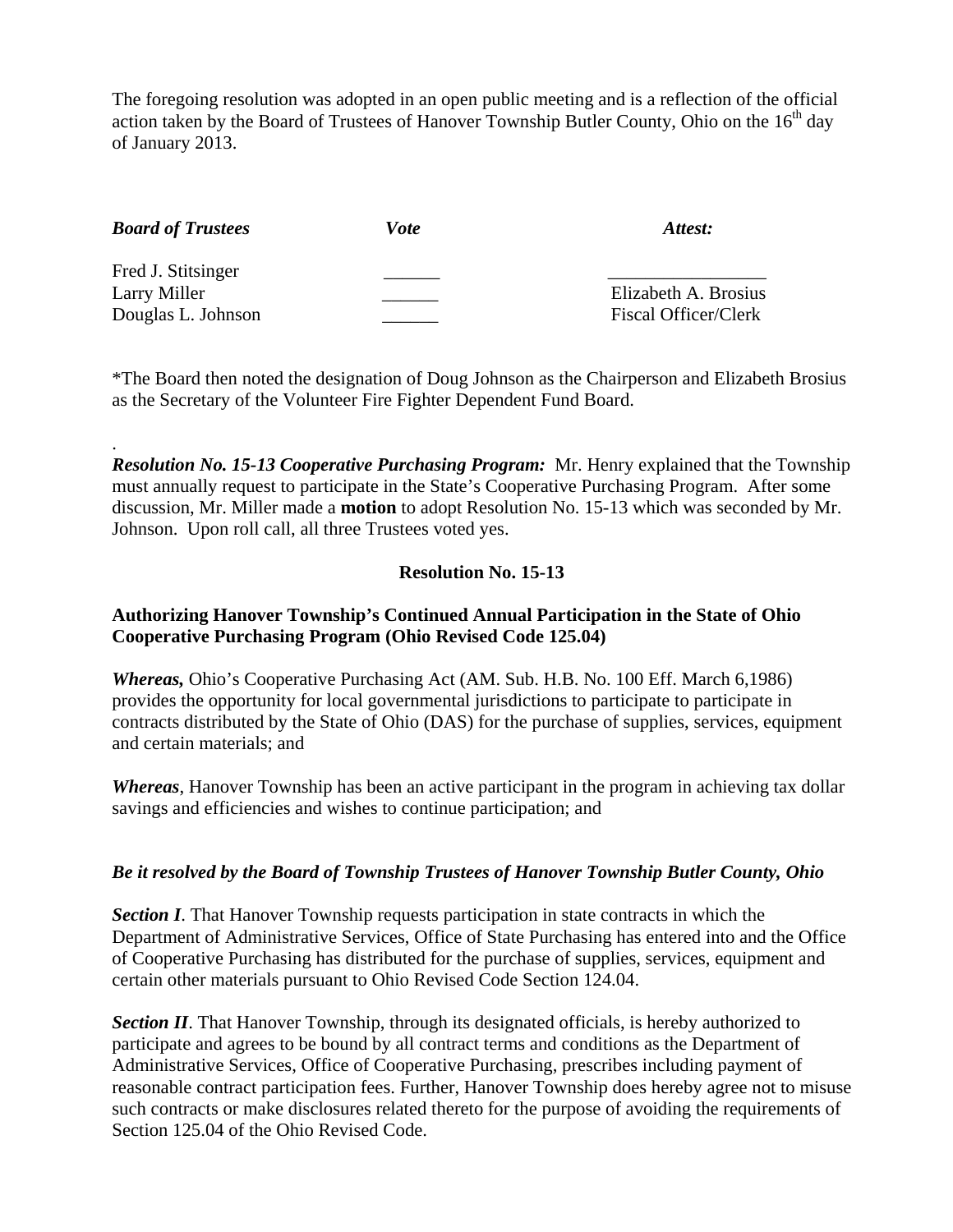**Section III.** That the Fiscal Officer is hereby authorized to make payments to vendors directly as the result of purchasing any items in the aforementioned state contracts.

**Section IV.** That the Fiscal Officer and Township Administrator are hereby authorized to execute any documents related to the participation in the Cooperative Purchasing Program as specified.

The foregoing resolution was adopted in an open public meeting and is a reflection of the official action taken by the Board of Trustees of Hanover Township Butler County, Ohio on the  $16<sup>th</sup>$  day of January 2013.

| <b>Board of Trustees</b> | <i>Vote</i> | <b>Attest and Authentication:</b> |
|--------------------------|-------------|-----------------------------------|
| Fred J. Stitsinger       |             |                                   |
| Larry Miller             |             | Elizabeth A. Brosius              |
| Douglas L. Johnson       |             | Fiscal Officer/Clerk              |

*Resolution No. 16-13 Then and Now Issues:* Mr. Henry explained the routine "house-keeping" nature of this resolution. . This resolution covers payments to Nancy Nix, Butler County Treasurer, Stephenson Oil Company and Speciality Truck Repair Company. After some discussion, Mr. Johnson made a **motion** to adopt Resolution No. 16-13 which was seconded by Mr. Miller. Upon roll call, all three Trustees voted yes.

# **Resolution No. 16-13**

# **Approving Purchase Orders and Subsequent Expenditures Provided Under the "Then and Now" Process as Recommended by the Fiscal Officer**

*Whereas*, the Fiscal Officer reported on recent "Then and Now" purchase of products and services from Nancy Nix, Butler County Treasurer, Stephenson Oil Company and Speciality Truck Repair Company; and

*Whereas*, the Fiscal Officer recommends that payment associated therewith be authorized through a "Then and Now" Purchase Order (amounts over \$3,000.00) officially approved by the Board and payment made accordingly; and

*Whereas*, the Board of Trustees concurs with the recommendation of the Fiscal Officer,

### *Be it resolved by the Board of Trustees of Hanover Township Butler County, Ohio*

*Section I.* That to promote sound and efficient fiscal operations for the Township, the following items are hereby approved: \$16,788.51 and \$16,000.00 respectively to Nancy Nix, Treasurer Butler County Fund 1000; \$3,312.58 Stephenson Oil Company Fund 2021; and \$3,577.51 Speciality Truck Repair Company Fund 2281.

**Section II**. That the Fiscal Officer is authorized to take all necessary steps to process said expenditures and provide payment accordingly.